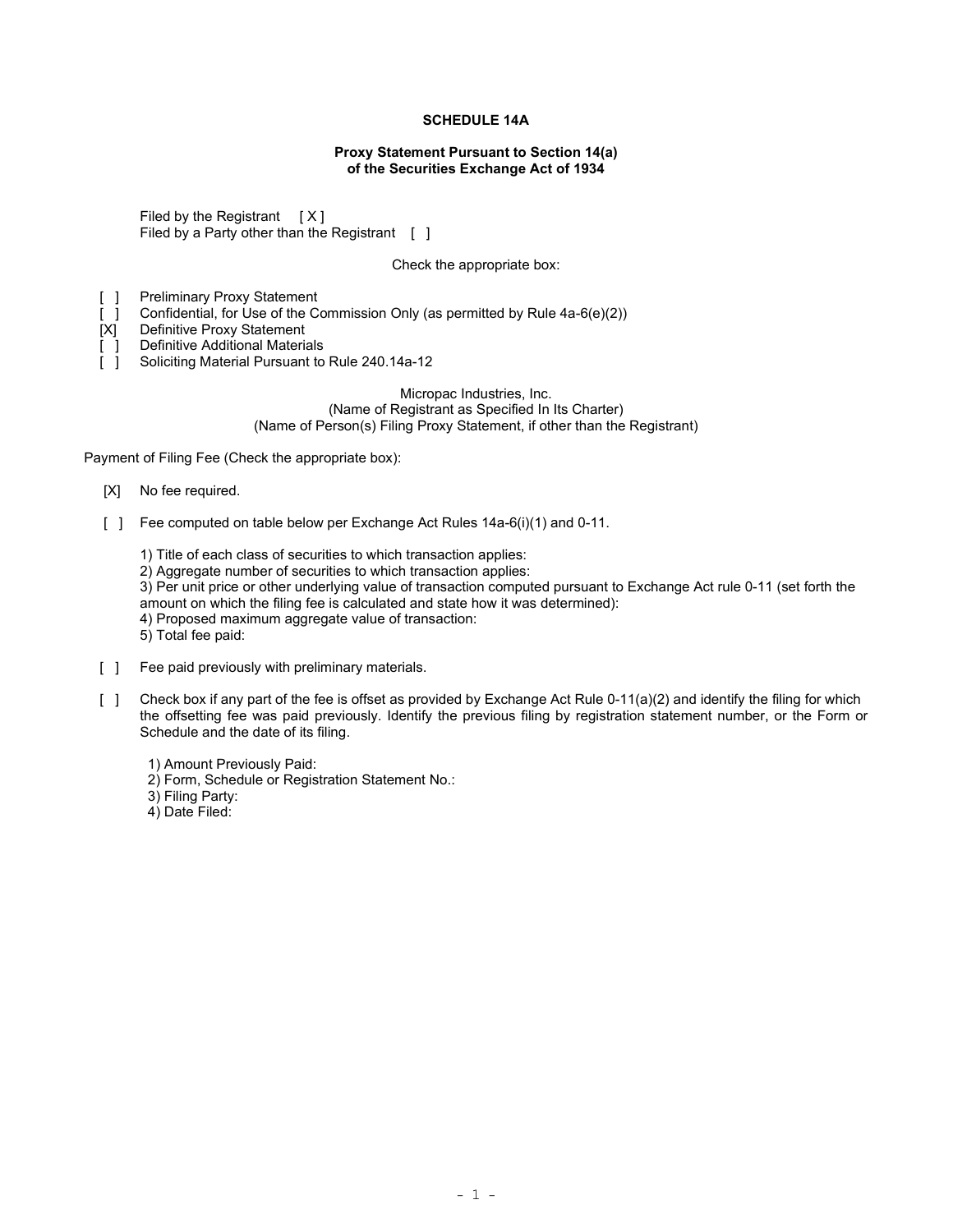# PROXY STATEMENT OF

#### MICROPAC INDUSTRIES, INC. 905 East Walnut Street Garland, Texas 75040

## ANNUAL MEETING OF STOCKHOLDERS To Be Held At 11:00 A.M., LOCAL TIME ON March 11, 2022

Dear Stockholder:

You are invited to attend the Annual Meeting of Stockholders of Micropac Industries, Inc., to be held as a Virtual Meeting at 11:00 a.m. on March 11, 2022 for the following purposes:

> Proposal 1 - To elect six directors to serve until the next annual meeting of stockholders or until their respective successors are elected and qualified;

and

To transact such other business that may properly be brought before the meeting or any adjournment thereof.

The Board of Directors has fixed the close of business on January 11, 2022 as the record date for the meeting. Only stockholders of record at that time are entitled to notice of and to vote at the Annual Meeting or any adjournment thereof.

The enclosed proxy is solicited by the Board of Directors of the Company. Further information regarding the matters to be acted upon at the Annual Meeting is contained in the attached Proxy Statement.

Micropac Industries, Inc. stockholders as of January 11, 2022, the record date for the Annual Meeting are invited to attend the virtual Annual Meeting by visiting https://stctransfer.zoom.us/webinar/register/WN\_Svn\_qe7sSyaxWvD7YjaY3Q to register for the shareholder meeting in advance of the meeting date of March 11, 2022. Additional instructions will be provided after registration.

MANAGEMENT HOPES THAT YOU WILL ATTEND THE VIRTUAL MEETING. IN ANY EVENT, PLEASE SIGN, DATE, AND RETURN THE ENCLOSED PROXY TO ASSURE THAT YOU ARE REPRESENTED AT THE MEETING.

By Order of the Board of Directors

/s/ Gerald Tobey

 $\mathcal{L}=\mathcal{L}=\mathcal{L}=\mathcal{L}=\mathcal{L}=\mathcal{L}=\mathcal{L}=\mathcal{L}=\mathcal{L}=\mathcal{L}=\mathcal{L}=\mathcal{L}=\mathcal{L}=\mathcal{L}=\mathcal{L}=\mathcal{L}=\mathcal{L}=\mathcal{L}=\mathcal{L}=\mathcal{L}=\mathcal{L}=\mathcal{L}=\mathcal{L}=\mathcal{L}=\mathcal{L}=\mathcal{L}=\mathcal{L}=\mathcal{L}=\mathcal{L}=\mathcal{L}=\mathcal{L}=\mathcal{L}=\mathcal{L}=\mathcal{L}=\mathcal{L}=\mathcal{L}=\mathcal{$ Gerald W. Tobey, Secretary

DATED: February 9, 2022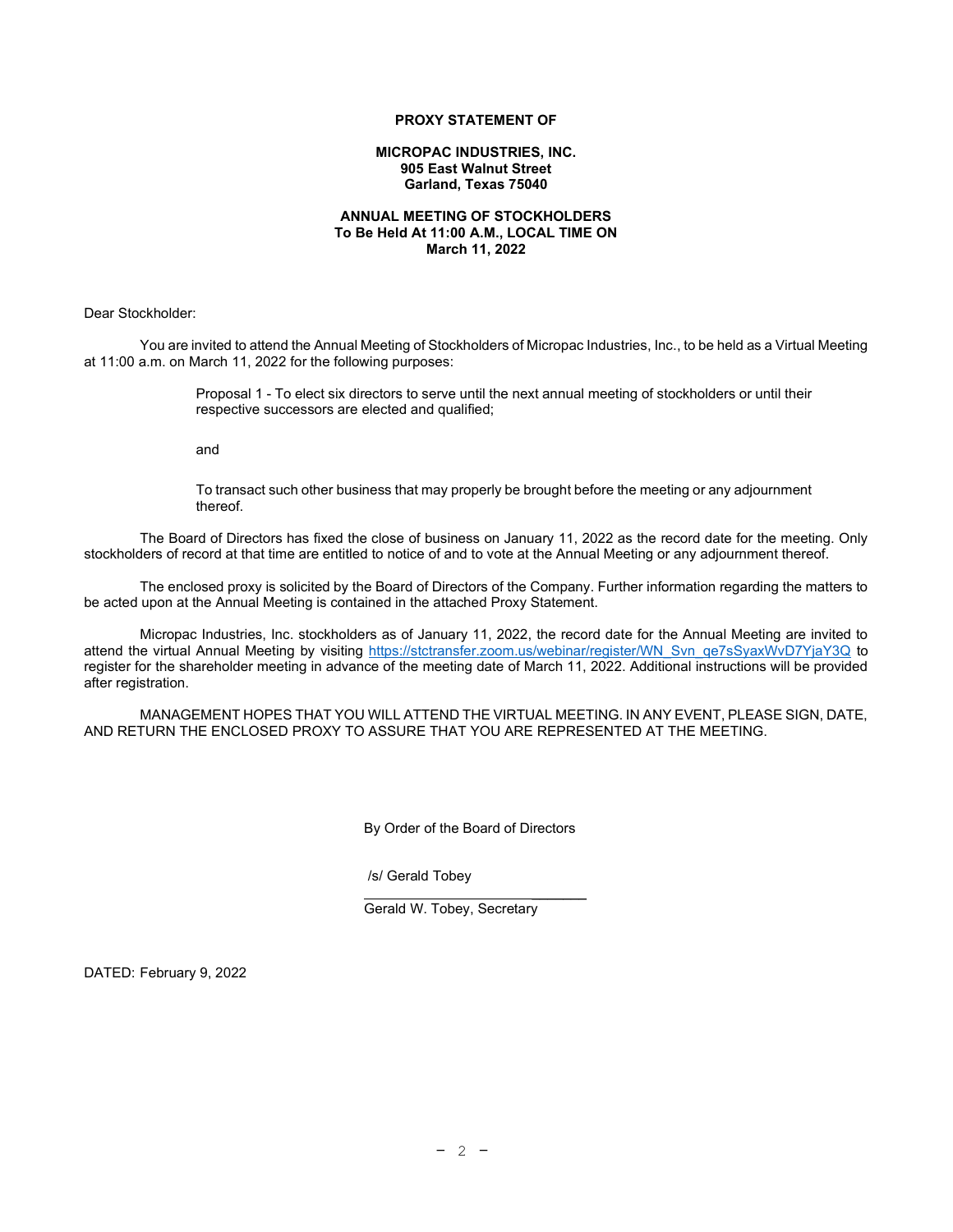#### MICROPAC INDUSTRIES, INC. 905 EAST WALNUT STREET GARLAND, TEXAS 75040

## PROXY STATEMENT FOR THE ANNUAL MEETING OF STOCKHOLDERS March 11, 2022

This Proxy Statement is furnished in connection with the solicitation of proxies by the Board of Directors of Micropac Industries, Inc. (the "Company") for use at the Company's Annual Meeting of Stockholders that will be held on March 11, 2022 at the time and place and for the purposes set forth in the foregoing notice. This Proxy Statement, the foregoing notice and the enclosed proxy are first being sent to stockholders on or about February 9, 2022.

The Company's Annual Report to Stockholders for the fiscal year ended November 30, 2021 is enclosed.

The Board of Directors does not intend to bring any matter before the meeting except those specifically indicated in the foregoing notice and does not know of anyone else who intends to do so. If any other matters properly come before the meeting, however, the persons named in the enclosed proxy, or their duly constituted substitutes acting at the meeting, will be authorized to vote, or otherwise act thereon in accordance with their judgment on such matters. If the enclosed proxy is executed and returned prior to voting at the meeting, the shares represented thereby will be voted in accordance with the instructions marked thereon. In the absence of instructions, the shares will be voted FOR the election as directors of the Company of the six persons named in the section captioned "Election of Directors.

Any proxy may be revoked at any time prior to its exercise by notifying the Company's Secretary in writing, by delivering a duly executed proxy bearing a later date, or by attending the meeting and voting in person.

Only holders of record of common stock at the close of business on January 11, 2022 are entitled to notice of and to vote at the meeting. On that date there were 2,578,315 shares of common stock outstanding, each of which is entitled to one vote in person or by proxy on all matters properly brought before the meeting. Cumulative voting of shares in the election of directors is prohibited.

The presence, in person or by proxy, of the holders of a majority of the outstanding common stock is necessary to constitute a quorum at the meeting. In order to be elected a director, a nominee must receive a plurality of the votes cast at the meeting for the election of directors. Other matters, if any, to be voted on at the meeting require the affirmative vote of a majority of the shares present in person or represented by proxy at the meeting.

# PRINCIPAL STOCKHOLDERS AND STOCKHOLDINGS OF MANAGEMENT

The following table shows the number and percentage of shares of the Company's common stock beneficially owned (a) by each person known by the Company to own 5% or more of the outstanding common stock, (b) by each director and nominee, and (c) by all present officers and directors as a group.

| Number of Shares<br><b>Beneficially Owned</b> | Percent<br>of Class <sup>(1)</sup> |
|-----------------------------------------------|------------------------------------|
| 151,545                                       | 5.9%                               |
| 1,952,577                                     | 75.7%                              |
| 0                                             | 0%                                 |
| 0                                             | 0%                                 |
| 0                                             | 0%                                 |
| 14,100                                        | Less than $0.6\%$                  |
| 0                                             | 0%                                 |
| 0                                             | 0%                                 |
| 1,966,677                                     | 76.3%                              |
|                                               |                                    |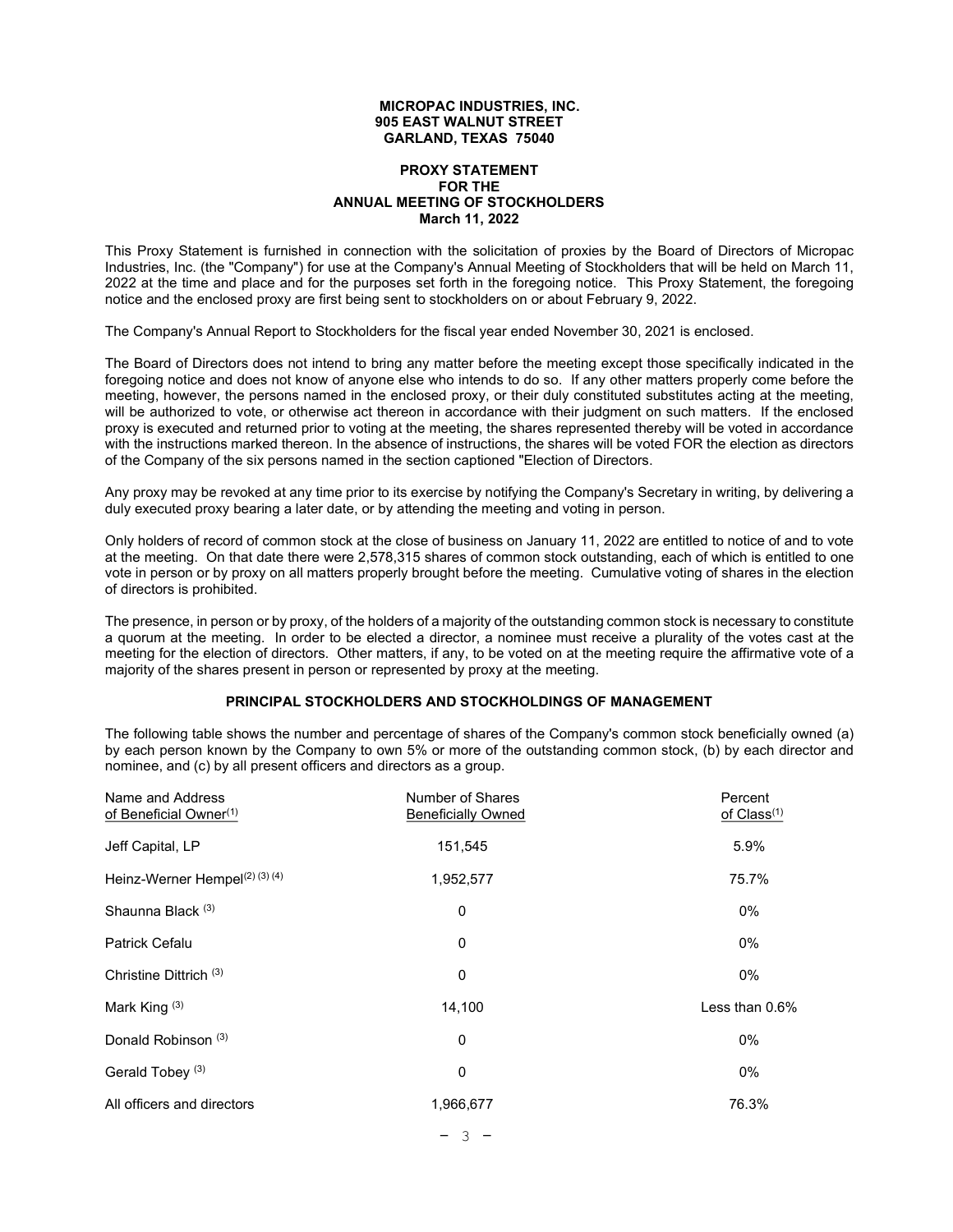$\mathcal{L}_\text{max}$  , where  $\mathcal{L}_\text{max}$  and  $\mathcal{L}_\text{max}$ 

- (1) Calculated on the basis of the 2,578,315 outstanding shares. There are no options, warrants, or convertible securities outstanding. The address of each person listed is 905 East Walnut Street, Garland, Texas 75040.
- $(2)$  The Company and Mr. Heinz-Werner Hempel are parties to an Ancillary Agreement entered into in March 1987. The Ancillary Agreement primarily obligates the Company to register Mr. Hempel's stock and allows Mr. Hempel to participate in any sale of stock by the Company.
- (3) A director of the Company. Each incumbent director has been nominated for re-election at the Annual Meeting.
- $(4)$  Effective October 10, 2007, Mr. Hempel transferred all of the shares of the Company's common stock owned by him and consisting of 1,952,577 shares, to a partnership organized under the laws of Germany. This partnership is composed of Mr. Hempel, his son, and his daughter. As the consideration for this transfer, Mr. Hempel received a 99.98% share in this partnership and received the sole voting and management control. His son and daughter each own a 0.01% ownership interest in this partnership.

## PROPOSAL 1 - ELECTION OF DIRECTORS

The Board of Directors has determined that the Board should be composed of six directors and six directors are to be elected at the Meeting to hold office until the next Annual Meeting of Stockholders or until their respective successors are elected and qualified. Proxies solicited hereby will be voted FOR the election of the six nominees named below unless authority is withheld by the stockholder. Messrs. Hempel, King, Robinson, Tobey, Ms. Dittrich and Ms. Black are currently directors of the Company. All directors participate in the consideration of Director Nominees.

| Name                  | <u>Age</u> | Position with the Company                                                    | Director Since |
|-----------------------|------------|------------------------------------------------------------------------------|----------------|
| Mark King             | 67         | CEO, President and<br>Member of Audit Committee<br>and Chairman of the Board | October 2005   |
| Heinz-Werner Hempel   | 93         | Director and<br>Member of Audit Committee                                    | February 1997  |
| Christine B. Dittrich | 69         | Director and<br>Member of Audit Committee                                    | October 2015   |
| Gerald Tobey          | 68         | Director and<br>Member of Audit Committee                                    | June 2017      |
| Donald Robinson       | 56         | Director and<br>Member of Audit Committee                                    | December 2019  |
| Shaunna Black         | 67         | Director and<br>Member of Audit Committee                                    | December 2019  |

Mr. King is the current President and Chief Executive of the Company. Prior to November 2002, Mr. King was the President and Chief Operating Officer of Lucas Benning Power Electronics. Mr. King joined the Company in November of 2002, and was elected Chief Executive Officer, President and Director in October 2005.

Mr. Hempel has served as the Chief Operating Officer of Hanseatische Waren-Gesellschaft MBH & Co, KG, Bremen, Germany for over 25 years.

Ms. Dittrich was an Executive Vice President of Raytheon Systems Company and the General Manager of the Sensor and Electronic Systems segment. Before working for Raytheon, Ms. Dittrich was a Senior Vice President of Texas Instruments (TI) Systems Group, a Malcolm Baldrige Quality Award winner, and the General Manager of the Electronic Systems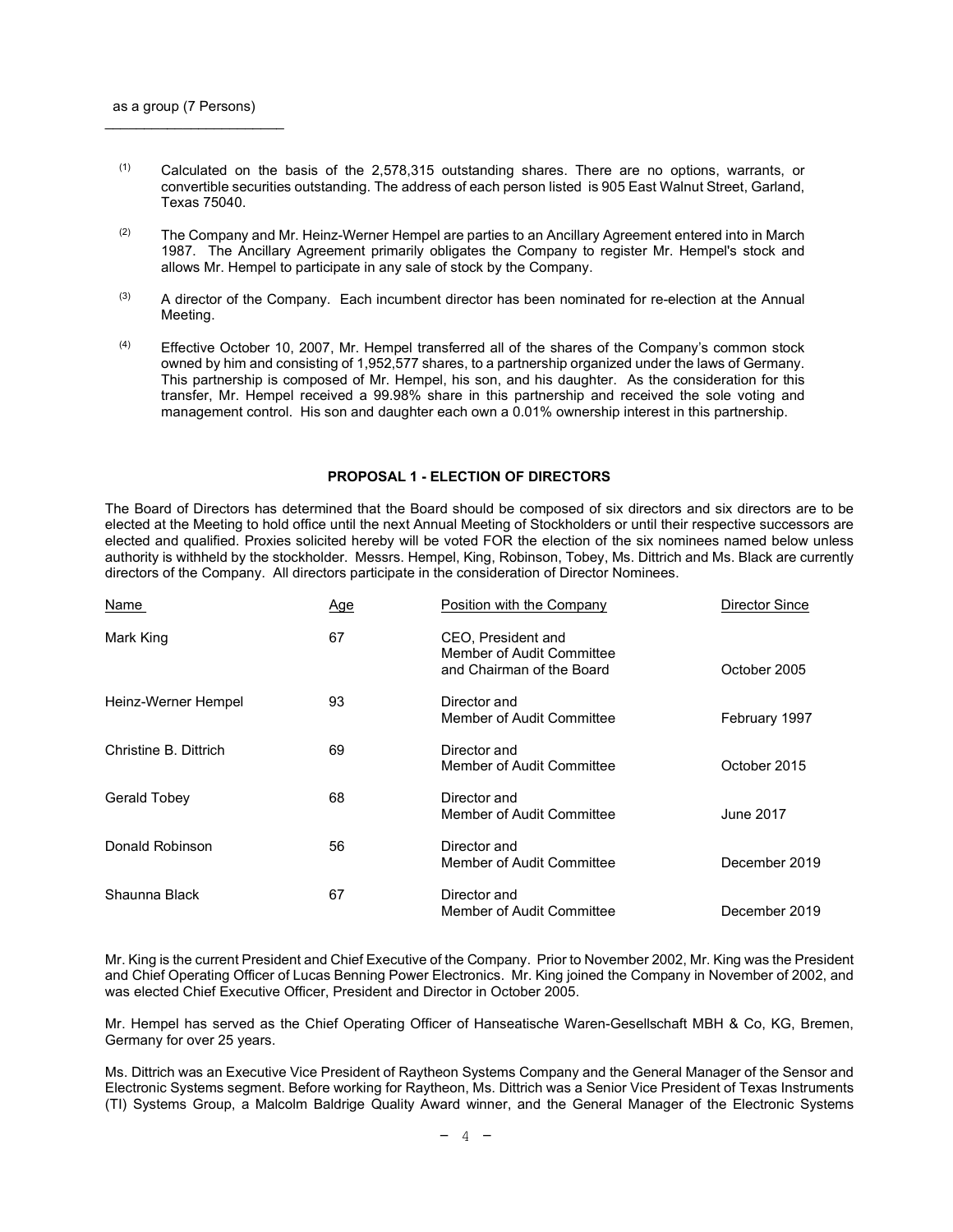Division. Her prior assignments include TI Systems Group Vice President and Engineering Manager, Software Engineering Director for the defense business, and Senior Member of Technical Staff. She has had senior executive responsibility for product engineering efforts that involve large scale software and hardware development and integration. Ms. Dittrich provided consulting services with a focus on business strategy and operational performance to various technology companies after leaving Raytheon. She became a Visiting Scientist at the Carnegie Mellon University Software Engineering Institute (SEI), a Federally Funded Research and Development Center and chaired the SEI Board of Advisors for over 10 years. She was a Fellow of the Cutter Business Technical Council and a senior consultant for Cutter Consortium. In addition, she has held membership positions on the Army Science Board, the Department of Defense Software Best Practices - Airlie Software Council and other advisory boards.

Mr. Tobey was a Vice President of Business Development at Raytheon Missile Systems Company retiring in 2016 following a 38 year career in the defense, aerospace, and civil security sectors. He also served as Vice President of International Business Development for both Raytheon's Missile Systems and Network Centric Systems businesses. Until 1997, when Texas Instruments' Defense Systems and Electronics Group was acquired by Raytheon, Mr. Tobey served as that company's Vice President of International Business Development and Managing Director of Texas Instruments UK, Ltd. (a wholly owned TI subsidiary). During Mr. Tobey's career, he has served in various business creation and capture, strategy, program and manufacturing management positions both in the U.S. and abroad. Mr. Tobey holds a Bachelor of Science and a Masters of Business Administration degree from Utah State University. He is a graduate of the U.S. Defense Department's Defense Acquisition University, and has completed Executive Study at the Anderson School of Management at UCLA.

Mr. Robinson is a practical, executive-level leader interested in making a difference within organizations and maximizing the potential collective impact of people. He has deep experience in corporate strategy, structuring and executing successful complex corporate initiatives, manufacturing, and mergers and acquisitions. As a partner-level consultant, Mr. Robinson has led engagements in strategy development, M&A integration and executing complex corporate initiatives. His industry experience includes time as an Industrial Engineer with Texas Instruments' Defense Systems Group and as an executive over industrial engineering, safety and quality systems with Decibel Products, a \$35M in annual revenue manufacturer which grew into Allen Telecom. He served on the Chicago and North Texas chapter boards of the National Association of Corporate Directors (NACD), a national organization focused on providing information and education to corporate directors. Mr. Robinson served as a Business Leadership Center Instructor at the SMU Cox School of Business in Dallas, TX and is a two-time recipient of the Teaching Excellence Award. He holds an MBA from the University of Dallas and a B.S. in Industrial Engineering from Texas A&M University.

Ms. Shaunna Black is President of Shaunna Black and Associates. Ms. Black advises companies on global operations, provides experienced executive talent, and coaches leadership teams. The focus of her company is start-ups, business turnarounds and growth, strategy, organization and systems design, and leadership development. Ms. Black is an innovative and highly accomplished operations/manufacturing executive, who enables leaders to rapidly solve complicated problems. She has managed operations internationally in 25 countries. Ms. Black's methodology delivers extraordinary performance utilizing the power of diverse, multi-generational teams, creating high performance cultures and metricsdriven systems. She has expertise in leadership and team development, technical and systems design, and production methodology in the technology, industrial, manufacturing and hospitality sectors. Her executive career has provided significant experience in strategy, global operations, technology, risk management and sustainability. Ms. Black has served on Audit, Governance, Safety/Risk and M&A Committees. Her industry experience includes Texas Instruments Vice President, (24 years) Dallas/Fort Worth Area including Vice President, Worldwide Facilities - responsible for the design, construction and operation of TI facilities, environmental, safety and health programs, global real estate, worldwide security, and TI's sustainability strategy; Vice President, Dallas Fabrication - Manager for semiconductor manufacturing in one of TI's premier analog wafer fabrication facilities; and Vice President, Worldwide Facilities and Worldwide Environmental, Safety and Health.

## Board Meetings and Committees

The Board of Directors held five (5) board meetings during the year ended November 2021. Directors received a fee of \$1,500 (other than Mr. King) for each meeting attended during the year ended November 2021. In addition, the Board agreed to pay an annual retainer of \$10,000 to Mr. Donald Robinson, Ms. Dittrich, Ms. Shaunna Black and Mr. Gerald Tobey.

The Audit Committee held four (4) meetings during the year ended November 30, 2021. Members of the Audit Committee received a fee of \$750 for each meeting attended during the year ended November 2021. Mr. King did not receive any payments for attending meetings of the Audit Committee.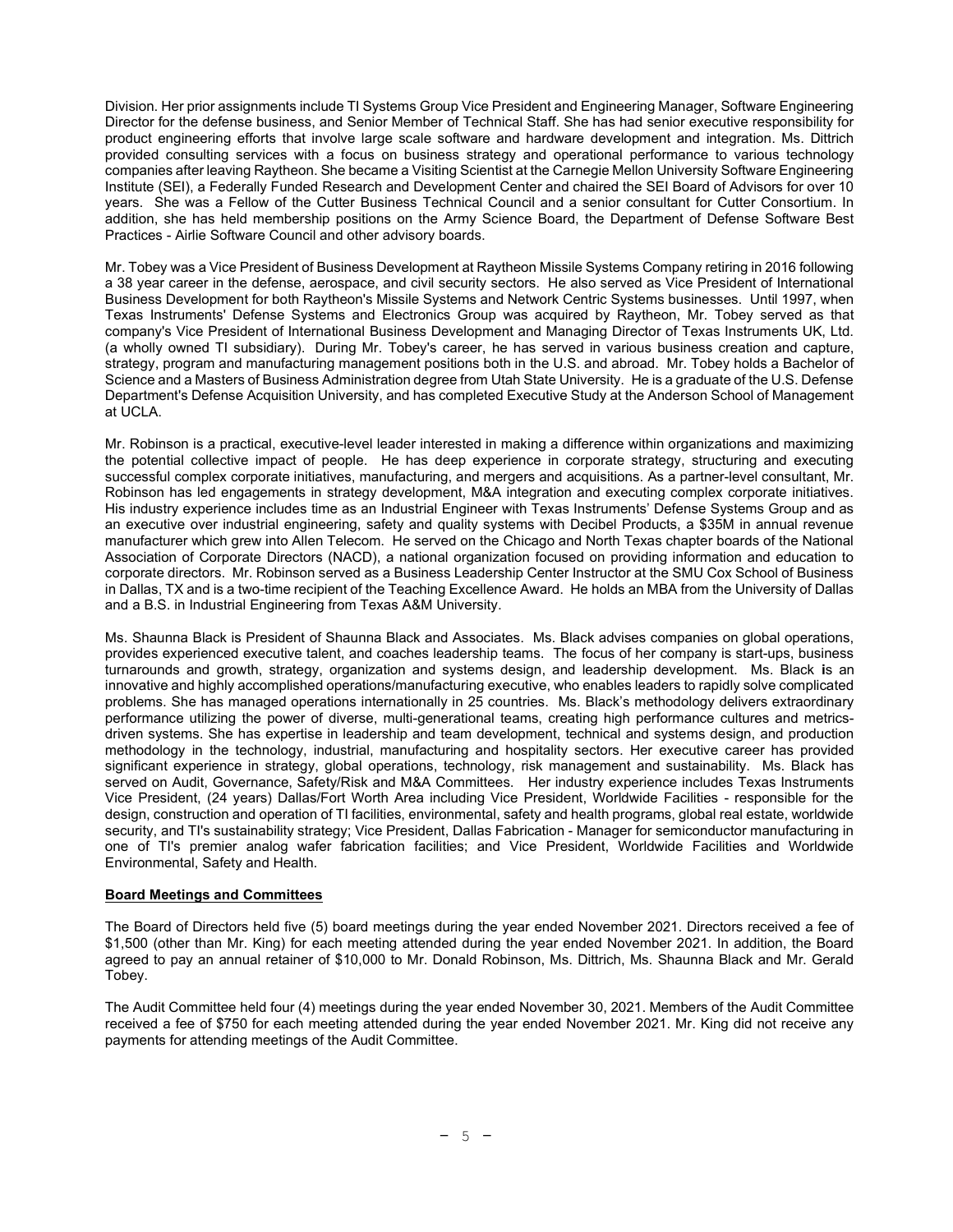| <b>Director Compensation 2021</b> |    |       |                        |    |                   |
|-----------------------------------|----|-------|------------------------|----|-------------------|
| <b>Director</b>                   |    |       | <b>Other fees</b>      |    | <b>Total Fees</b> |
| \$17,500                          | \$ | 3,000 |                        | S  | 20,500            |
| \$17,500                          | \$ | 3,000 |                        | \$ | 20,500            |
| \$17,500                          | \$ | 3,000 |                        | S  | 20,500            |
| \$17,500                          | \$ | 3,000 |                        | S  | 20.500            |
|                                   |    |       | <b>Audit Committee</b> |    |                   |

Mr. King does not receive any additional compensation for serving as a Director and as a member of the Audit Committee.

## Audit Committee

The Board of Directors formed an Audit Committee on May 13, 2002. The members of the Audit Committee operate pursuant to a charter developed by the Board of Directors. The Board has determined that all Audit Committee members qualify as an "audit committee financial expert" for purposes of the rules and regulations of the SEC and that each of these members is sufficiently proficient in reading and understanding our financial statements to serve on the Audit Committee.

With the exception of Mr. King and Mr. Hempel, members of the Audit Committee are considered independent members under the Securities and Exchange Act rules and regulations.

The Audit Committee has reviewed with management and the independent auditors the quality and adequacy of the Company's significant accounting policies. The Audit Committee has considered and reviewed with the independent auditors their audit plans, the scope of the audit, and the identification of audit risks. The Audit Committee has reviewed and discussed the audited financial statements with management and has discussed such financial statements with the independent auditors.

The Audit Committee has received the written disclosures and the report from the independent accountant required by the applicable requirements of the Public Company Accounting Oversight Board (United States) regarding the independent accountant's communications with the Audit Committee concerning independence and has discussed with the independent accountants the independent accountant's independence. Based upon the review and discussions referred to above, the Audit Committee recommended to the Board of Directors that the audited financial statements be included in the Company's annual report on Form 10-K for the fiscal year ended November 30, 2021, for filing with the Securities and Exchange Commission.

Management has the responsibility for the preparation and integrity of the Company's financial statements and the independent registered public accounting firm have the responsibility for the audit of those statements. It is not the duty of the Audit Committee to conduct audits to determine that the Company's financial statements are complete and accurate and are in accordance with accounting principles generally accepted in the United States. In giving its recommendations, the Audit Committee considered (a) management's representation that such financial statements have been prepared with integrity and objectivity and in conformity with accounting principles generally accepted in the United States of America, and (b) the report of the Company's independent auditors with respect to such financial statements.

#### Nominating, Compensation and Corporate Governance

The Board of Directors does not have a nominating, compensation committee or corporate governance committee or committees performing similar functions.

The Directors of the Company are responsible for developing and recommending corporate governance guidelines, identifying qualified individuals to become directors, recommending selected nominees to serve on the Board, and overseeing the evaluation of the Board. In addition, the Directors are responsible for considering and recommending the compensation arrangements for senior management. As part of its other responsibilities, they provide general oversight of our compensation structure, and, if deemed, necessary, retains and approves compensation consultants and other compensation experts. Other specific duties and responsibilities of reviewing the performance of executive officers; reviewing and approving objectives relevant to executive officer compensation; recommending incentive compensation plans; and recommending compensation policies and practices for service on our Board of Directors.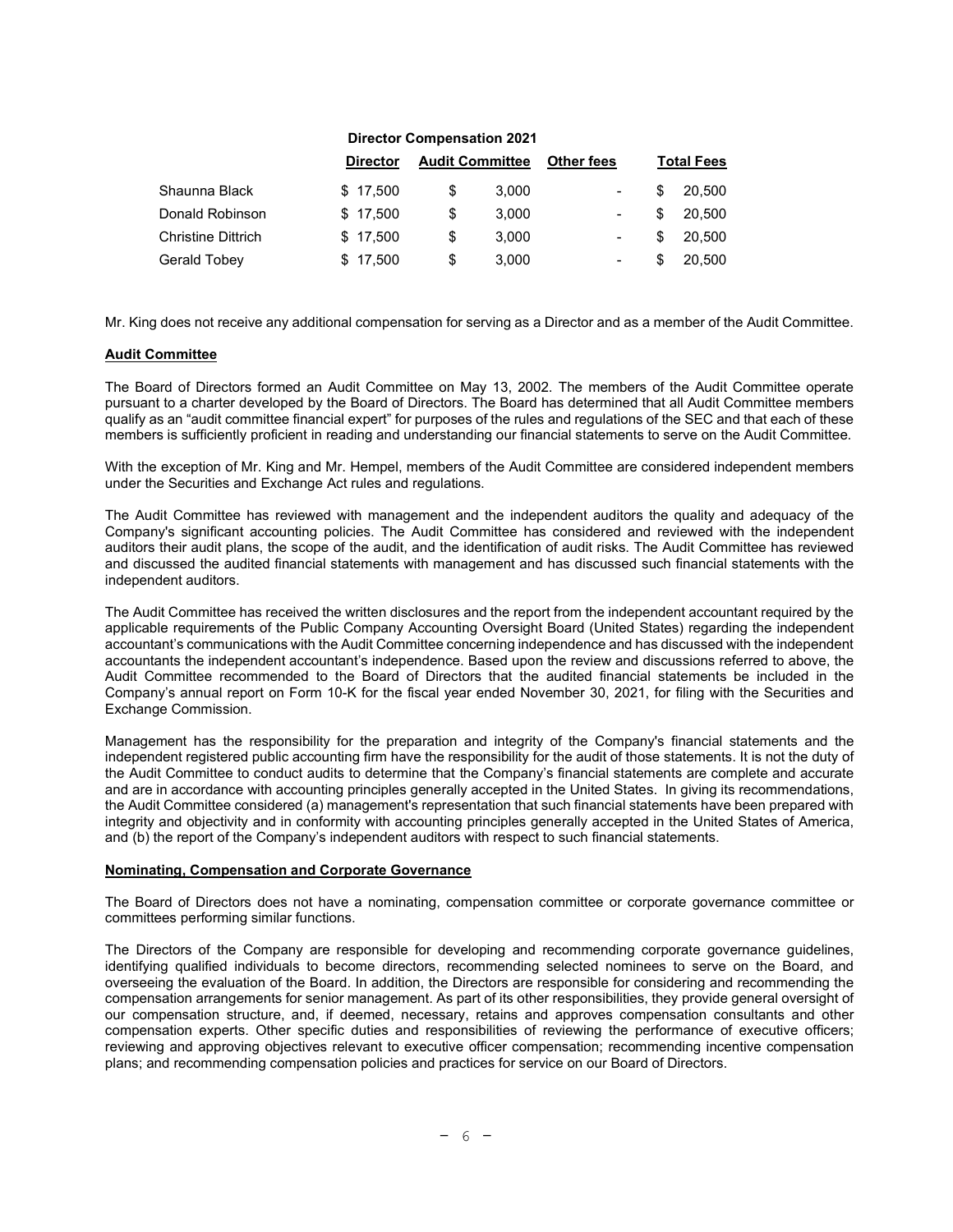# Board Leadership Structure

Our Board of Directors does not have a policy on whether the roles of Chief Executive Officer and Chairman of the Board of Directors should be separate and, if they are to be separate, whether the Chairman of the Board should be selected from the non-employee directors or be an employee. Our Board of Directors believes that it should be free to make a choice from time to time in any manner that is in the best interest of us and our stockholders.

The Board of Directors believes that Mr. King's service as both Chief Executive Officer and Chairman of the Board is in the best interest of us and our stockholders. Mr. King possesses detailed and in-depth knowledge of the issues, opportunities and challenges we face and is thus best positioned to develop agendas, to ensure that the Board's time and attention are focused on the most critical matters. His combined role enables decisive leadership, ensures clear accountability, and enhances our ability to communicate our message and strategy clearly and consistently to our stockholders, employees, and customers and suppliers.

Our Board of Directors believes that the independent directors provide effective oversight of management.

## Board of Directors' Role in the Oversight of Risk Management

The Board of Directors has designated the Audit Committee to take the lead in overseeing risk management at the Board of Directors level. Accordingly, the Audit Committee schedules time for periodic review of risk management, in addition to its other duties. In this role, the Audit Committee receives reports from management, independent registered public accounting firm, outside legal counsel, and other advisors, and strives to generate serious and thoughtful attention to our risk management process and system, the nature of the material risks we face, and the adequacy of our policies and procedures designed to respond to and mitigate these risks.

In addition to the formal compliance program, our Board of Directors encourage management to promote a corporate culture that understands risk management and incorporates it into our overall corporate strategy and day-to-day business operations.

# Employee, Officer and Director Hedging

None

## Section 16(a) Beneficial Owner Reporting Compliance

Section 16(a) of the Exchange Act requires the Company's directors, executive officers, and 10% stockholders to file reports of ownership and reports of change in ownership of the Company's equity securities with the Securities and Exchange Commission. Directors, executive officers, and 10% stockholders are required to furnish the Company with copies of all Section16(a) forms they file. Based on information provided by such persons and a review of the copies of such reports furnished, the Company believes that during the fiscal year ended November 30, 2021, the Company's directors, executive officers, and 10% stockholders filed on a timely basis all reports required by Section 16(a) of the Exchange Act.

## Code of Ethics

The Company has adopted a code of ethics that applies to the Company's principal executive officer and principal financial officer. In addition, the Company has a code of conduct for all employees, officers and directors of the Company.

## Item 11. Executive Compensation

The information set forth in the 2022 Proxy Statement under the heading "Management Remuneration and Transactions" is incorporated herein.

The following table shows as of November 30, 2021, all cash compensation paid to, or accrued and vested for the account of Mr. Mark King, President and Chief Executive Officer and Mr. Patrick Cefalu, Vice President and Chief Financial Officer. Mr. King and Mr. Cefalu received no non-cash compensation during 2021.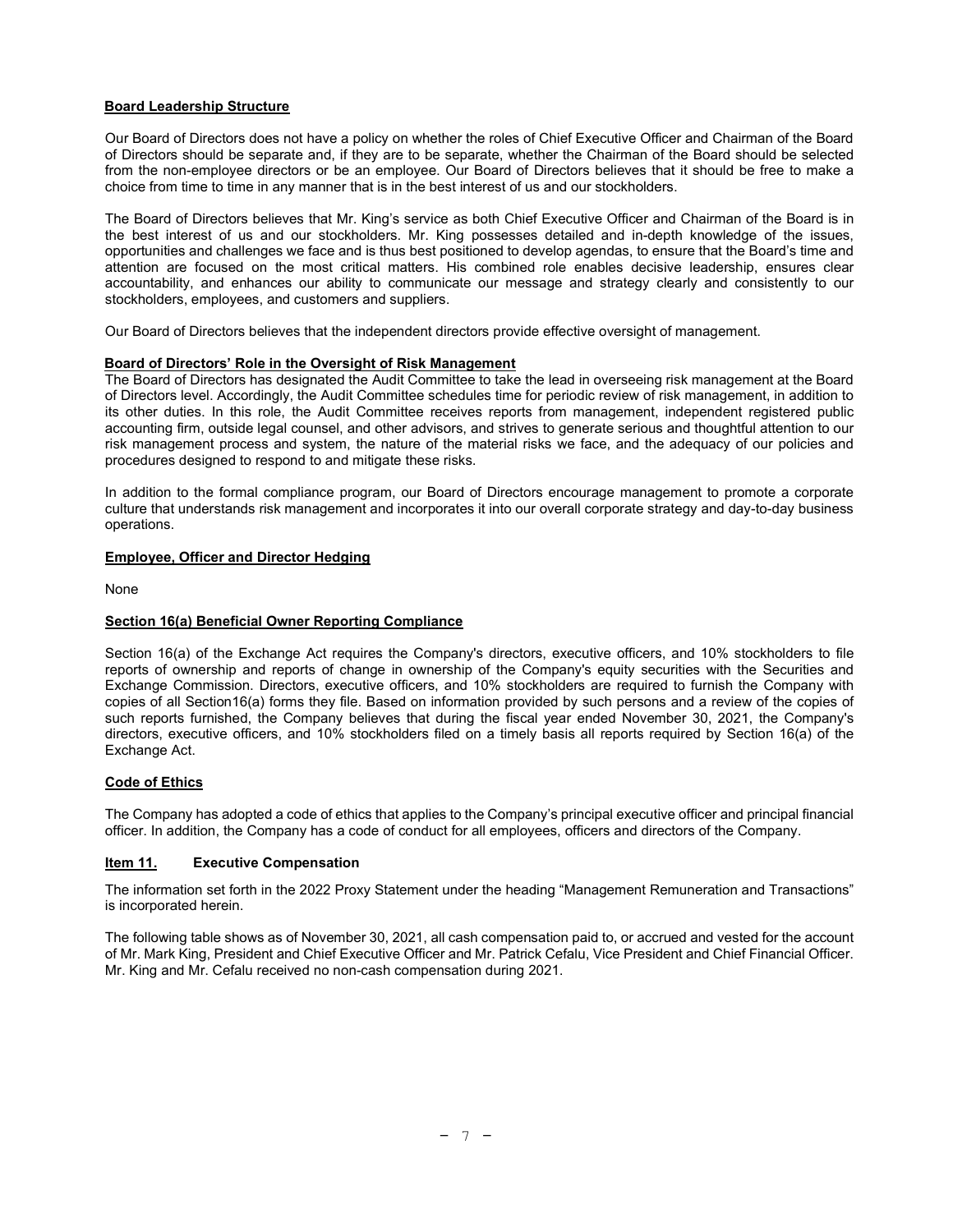# Annual Compensation

| Name and                               |      | Annual        |              | <b>All Other</b>    |           |
|----------------------------------------|------|---------------|--------------|---------------------|-----------|
| <b>Principal Position</b>              | Year | <b>Salary</b> | <b>Bonus</b> | Compensation<br>(a) | Total     |
|                                        |      |               |              |                     |           |
| Mark King,                             | 2021 | \$301.924     | \$13,400     | \$42.672            | \$357.997 |
| President and                          | 2020 | \$300.391     | \$36,000     | \$41.280            | \$378.211 |
| Chief Executive Officer (1)            | 2019 | \$286.536     | \$15,000     | \$36,115            | \$337,651 |
| Patrick Cefalu,                        | 2021 | \$187.873     | \$13,400     | \$32.918            | \$234,191 |
| Vice President and                     | 2020 | \$186.889     | \$36,000     | \$33,065            | \$256.854 |
| Chief Financial Officer <sup>(2)</sup> | 2019 | \$178.264     | \$15,000     | \$30,748            | \$224.012 |

(a) Reflects amounts contributed by Micropac Industries, Inc., under Micropac's 401(k) profit sharing plan; unused vacation pay; life insurance premiums paid; and reimbursement for medical expenses under Micropac's Family Medical Reimbursement Plan.

(1) Effective November 2005, Mr. King's existing employment agreement was revised to provide that Mr. King would serve as the Company's President and Chief Executive Officer, and a member on the Board of Directors and Audit Committee at a base salary of \$186,400 for a term of three (3) years. In December 2005, the Company and Mr. King amended his employment agreement to increase his annual base salary to \$225,000. In June 2009, the Company and Mr. King amended his employment agreement to increase his annual base salary to \$247,104 for renewable terms of three (3) years with annual increases based on consumer price index with additional increases to be determined by the Board of Directors. The June 2009 amendment also provides under certain events, either the Company or Mr. King can terminate the agreement upon a payment to Mr. King of 18 or 36 months' salary as severance payments.

(2) Effective February 2004, Mr. Cefalu entered into an employment agreement that Mr. Cefalu would serve as Executive Vice President and Chief Financial Officer for a term of two (2) years. On April 6, 2020, the employment agreement was amended to extend the term for three (3) years and the remaining terms and conditions of the Employment Agreement shall remain if full force and effect.

The Board of Directors reviews and approves the Company's annual bonus payment's structure. Mr. King and Mr. Cefalu received a bonus payment of \$13,400 in December 2020.

#### Amount included in all other compensation relating to employee benefit plans

The Company maintains a Family Medical Reimbursement Plan for the benefit of its executive officers and their dependents. The Plan is funded through a group insurance policy issued by an independent carrier and provides for reimbursement of 100% of all bona fide medical and dental expenses that are not covered by other medical insurance plans capped at an annual family maximum. During the fiscal year ended November 30, 2021, the Company paid \$14,604 in premiums each for Mr. King and Mr. Cefalu which amounts are included in the "All Other Compensation" column shown in the preceding remuneration table.

In July 1984, the Company adopted a Salary Reduction Plan pursuant to Section 401(k) of the Internal Revenue Code. The Plan's benefits are available to all Company employees who are at least 18 years of age and have completed at least six months of service to the Company as of the beginning of a Plan year. Plan participants may elect to defer up to 15% of their total compensation as their contributions, subject to the maximum allowed by the Internal Revenue code 401(k), and the Company matches their contributions up to a maximum of 6% of their total compensation. A participant's benefits vest to the extent of 20% after two years of eligible service and become fully vested at the end of six years. During the fiscal year ended November 30, 2021, the Company made contributions to the Plan for Mr. King in the amount of \$17,100 and for Mr. Cefalu in the amount of \$11,773 which amount is included in the "All Other Compensation" column shown in the preceding remuneration table.

Employment agreements of the Company's officers provide that they may elect to carry over any unused vacation time to subsequent periods or elect to be paid for such unused vacation time. Mr. King and Mr. Cefalu did not receive any unused vacation pay in 2021.

During the fiscal year ended November 30, 2021, the Company paid life insurance premiums for the benefit of Mr. King and Mr. Cefalu valued at \$10,968 and \$6,540, respectively.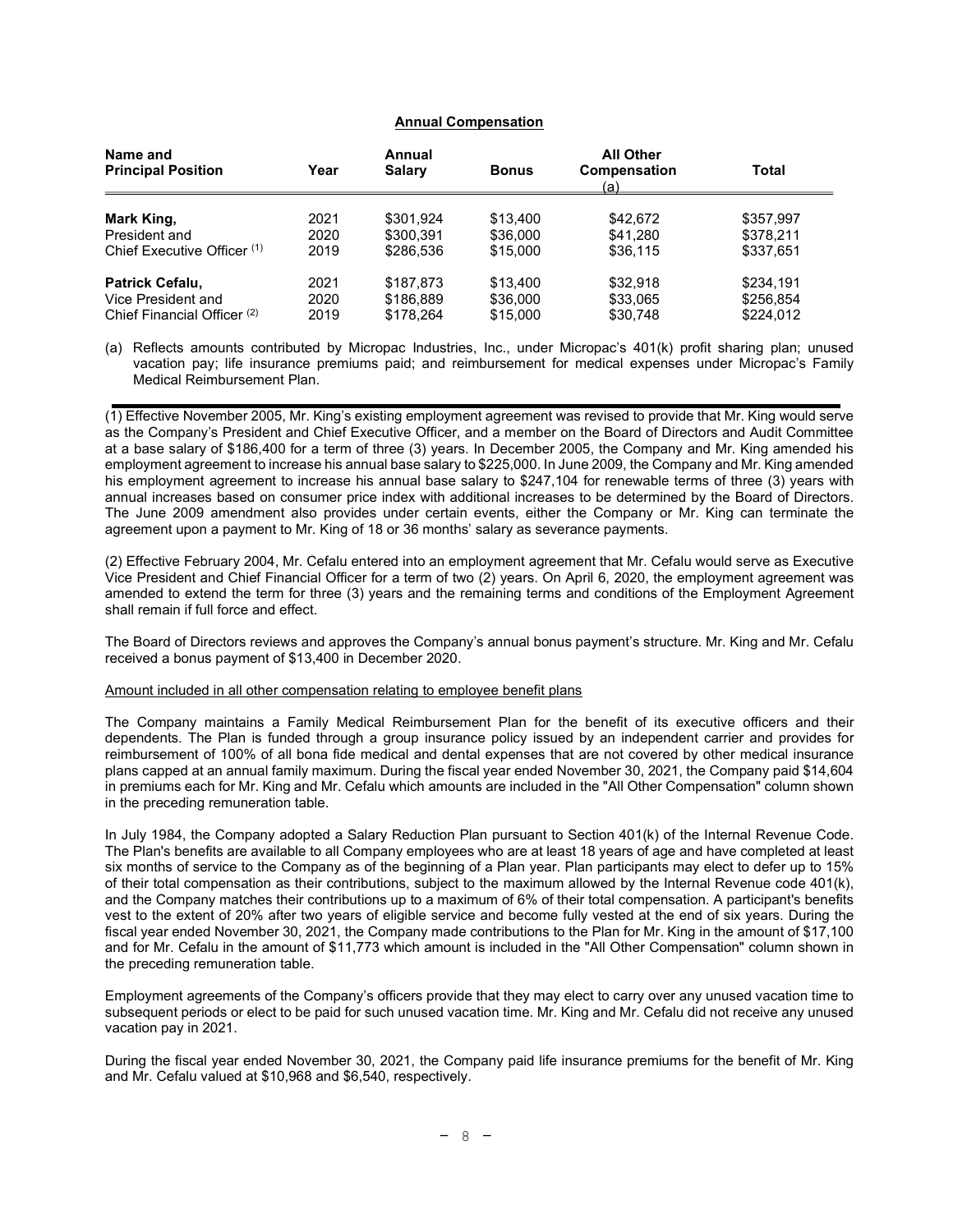#### Item 12. Security Ownership of Certain Beneficial Owners and Management and Related Stockholder Matters

The following table shows the number and percentage of shares of the Company's common stock beneficially owned (a) by each person known by the Company to own 5% or more of the outstanding common stock, (b) by each director and nominee, and (c) by all present officers and directors as a group.

| <b>Name and Address</b><br>of Beneficial Owner <sup>(1)</sup> | <b>Number of Shares</b><br><b>Beneficially Owned</b> | <b>Percent</b><br>of Class <sup>(1)</sup> |
|---------------------------------------------------------------|------------------------------------------------------|-------------------------------------------|
| Jeff Capital, LP                                              | 151,545                                              | 5.9%                                      |
| Heinz-Werner Hempel(2) (3) (4)                                | 1,952,577                                            | 75.7%                                     |
| Shaunna Black <sup>(3)</sup>                                  | 0                                                    | $0\%$                                     |
| <b>Patrick Cefalu</b>                                         | 0                                                    | 0%                                        |
| Christine Dittrich <sup>(3)</sup>                             | 0                                                    | 0%                                        |
| Mark King <sup>(3)</sup>                                      | 14,100                                               | Less than $0.6\%$                         |
| Donald Robinson <sup>(3)</sup>                                | 0                                                    | 0%                                        |
| Gerald Tobey <sup>(3)</sup>                                   | 0                                                    | 0%                                        |
| All officers and directors<br>as a group (7 Persons)          | 1,966,677                                            | 76.3%                                     |

- (1) Calculated on the basis of the 2,578,315 outstanding shares. There are no options, warrants, or convertible securities outstanding. The address of each person listed is 905 East Walnut Street, Garland, Texas 75040.
- $(2)$  The Company and Mr. Heinz-Werner Hempel are parties to an Ancillary Agreement entered into in March 1987. The Ancillary Agreement primarily obligates the Company to register Mr. Hempel's stock and allows Mr. Hempel to participate in any sale of stock by the Company.
- (3) A director of the Company. Each incumbent director has been nominated for re-election at the Annual Meeting.
- $(4)$  Effective October 10, 2007, Mr. Hempel transferred all of the shares of the Company's common stock owned by him and consisting of 1,952,577 shares, to a partnership organized under the laws of Germany. This partnership is composed of Mr. Hempel, his son, and his daughter. As the consideration for this transfer, Mr. Hempel received a 99.98% share in this partnership and received the sole voting and management control. His son and daughter each own a 0.01% ownership interest in this partnership.

## **Item 13.** Certain Relationships and Related Transactions, and Director Independence

None.

# **Item 14.** Principal Accountant Fees and Services

Whitley Penn LLP was selected as the Company's independent registered public accounting firm in 2016 and has been responsible for the Company's financial audit for the fiscal years ended November 30, 2016 through November 30, 2021.

Management anticipates that a representative from Whitley Penn LLP will be present at the Annual Meeting and will be given the opportunity to make a statement if he or she desires to do so. It is also anticipated that such representative will be available to respond to appropriate questions from stockholders.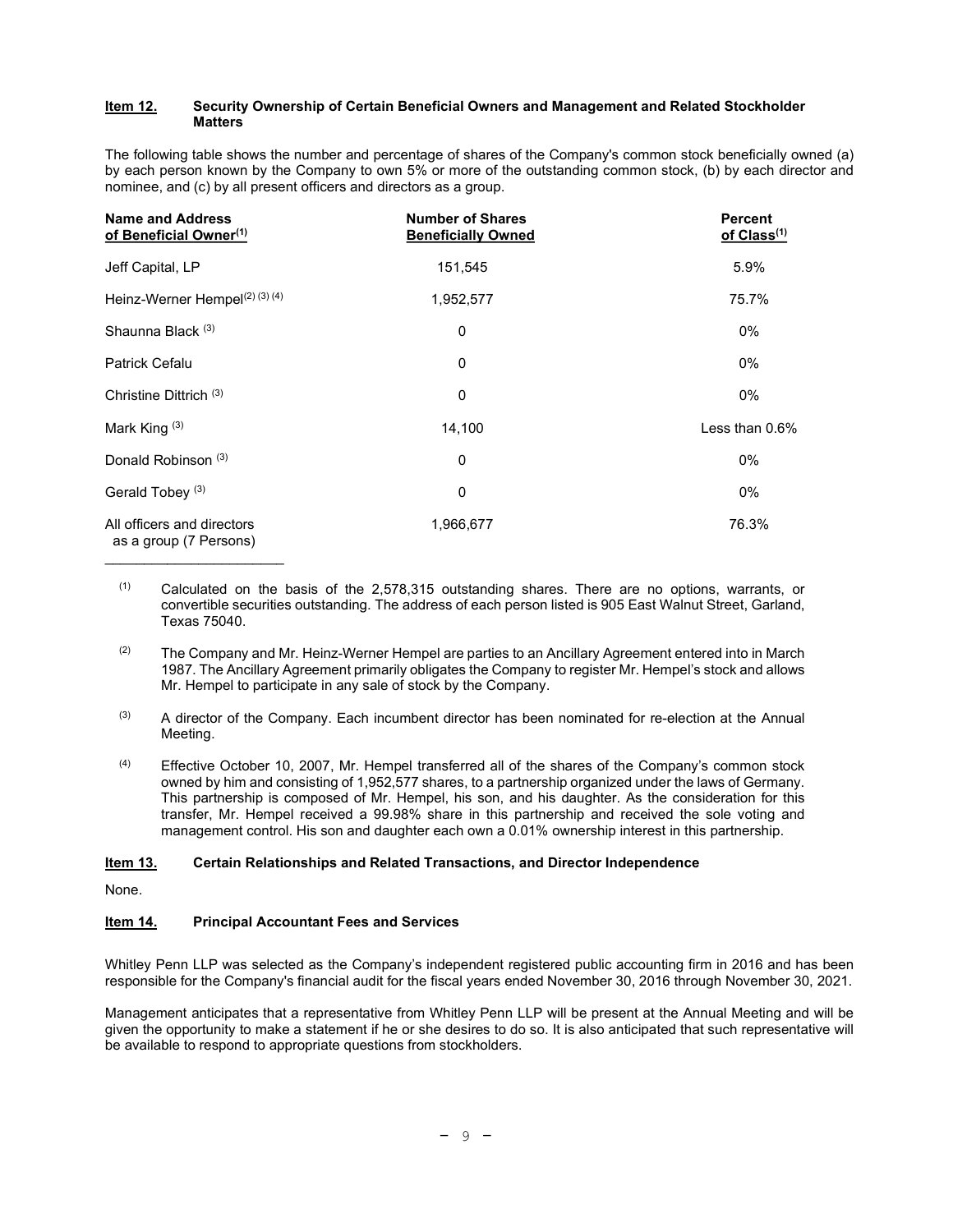## AUDIT FEES

The fees for professional services rendered for the audit of our annual financial statements for each of the fiscal years ended November 30, 2021 and November 30, 2020, and the reviews of the financial statements included in our Quarterly Reports on Form 10-Q during those periods were \$137,500 and \$136,000, respectively.

## TAX FEES

Whitley Penn LLP fees for tax return preparation services were \$26,500 in 2021 and 2020..

#### ALL OTHER FEES

Whitley Penn LLP fees for audit of the Company's 401K plan was \$10,000 in 2021 and 2020.

The Audit Committee requests that the Principal Accounting Firm provide the committee with the anticipated charges of all accounting and tax related services to be performed in advance of performing such services. The Audit Committee approves all services in advance of the performance of such services.

# REVIEW OF AUDITED FINANCIAL STATEMENTS

The Audit Committee has discussed with management and the independent auditors the quality and adequacy of the Company's internal controls. The Audit Committee has considered and reviewed with the independent auditors their audit plans, the scope of the audit, and the identification of audit risks. The Audit Committee has reviewed and discussed the audited financial statements with management and has discussed such financial statements with the independent auditors.

The Audit Committee has received the written disclosures and the report from the independent accountant required by the applicable requirements of the Public Company Accounting Oversight Board regarding the independent accountant's communications with the Audit Committee concerning independence and has discussed with the independent accountant the independent accountant's independence. Based upon the review and discussions referred to above, the Audit Committee recommended to the Board of Directors that the audited financial statements be included in the Company's annual report on Form 10-K for the fiscal year ended November 30, 2021 for filing with the Securities and Exchange Commission.

Management has the responsibility for the preparation and integrity of the Company's financial statements and the independent auditors have the responsibility for the audit of those statements. It is not the duty of the Audit Committee to conduct audits to determine that the Company's financial statements are complete and accurate and are in accordance with accounting principles generally accepted in the United States. In giving its recommendations, the Audit Committee considered (a) management's representation that such financial statements have been prepared with integrity and objectivity and in conformity with accounting principles generally accepted in the United States, and (b) the report of the Company's independent auditors with respect to such financial statements.

# COST OF SOLICITATION OF PROXIES

The Company will bear the costs of the solicitation of proxies for the Annual Meeting, including the cost of preparing, assembling and mailing proxy materials, the handling and tabulation of proxies received and all charges to brokerage houses and other institutions, nominees and fiduciaries in forwarding such materials to beneficial owners. In addition to the mailing of the proxy material, such solicitation may be made in person or by telephone or telegraph by directors, officers and regular employees of the Company.

## STOCKHOLDERS PROPOSALS

Any stockholder proposing to have any appropriate matter brought before the next Annual Meeting of Stockholders scheduled for March 10, 2023 must submit such proposal in accordance with the proxy rules not more than 180 days and not less than 120 days before February 10, 2023. Such proposal should be sent to Gerald Tobey, Secretary, P. 0. Box 469017, Garland, Texas 75046.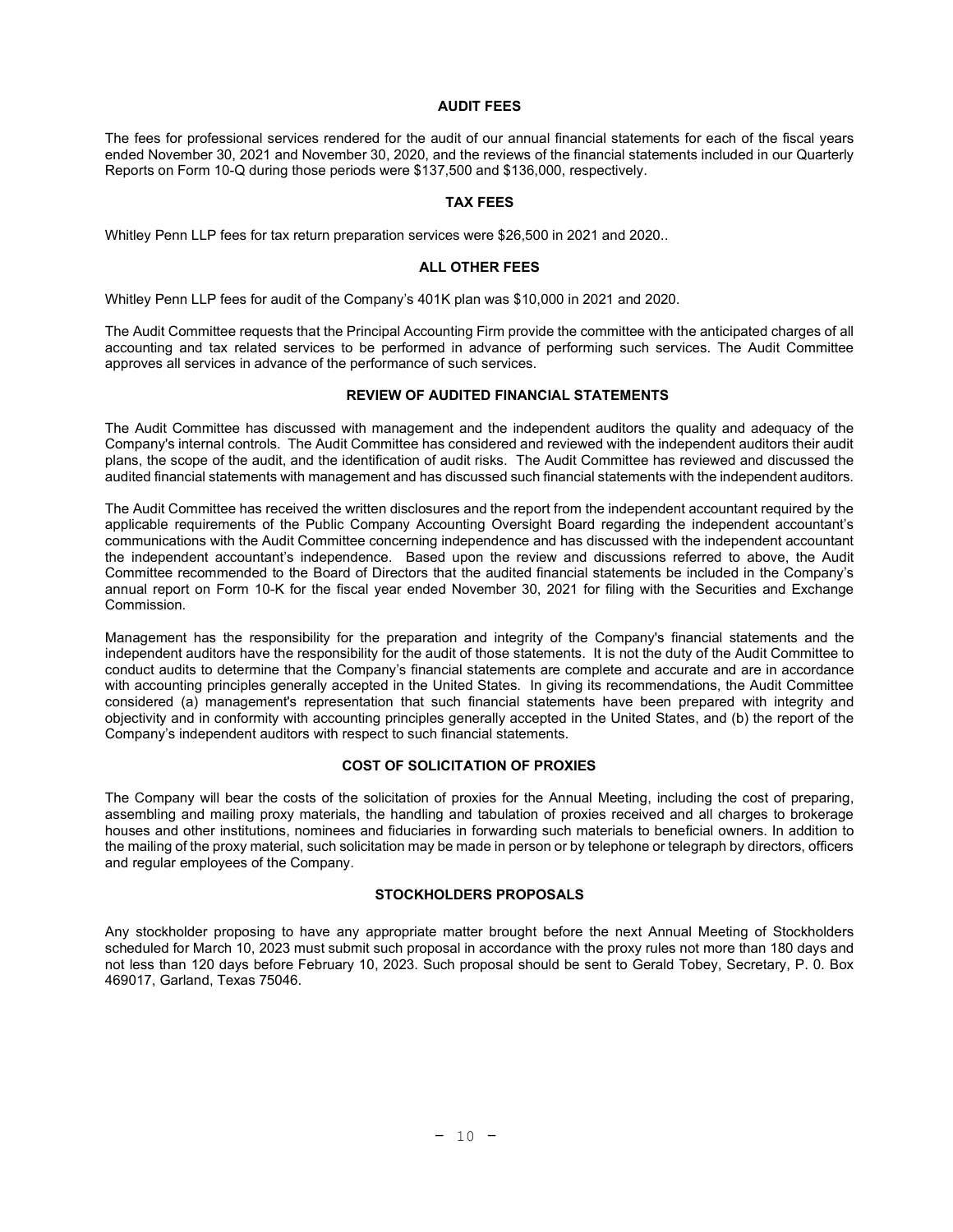Control Number: Number of shares: Registered Shareholder:

## PROXY FOR ANNUAL MEETING OF SHAREHOLDERS

## MICROPAC INDUSTRIES, INC. March 11, 2022

## THIS PROXY IS SOLICITED ON BEHALF OF THE BOARD OF DIRECTORS

KNOW ALL MEN BY THESE PRESENTS: That the undersigned stockholder of Micropac Industries, Inc., a Delaware Corporation, hereby constitutes and appoints Tracy Dotson and Patrick Cefalu, and each of them acting individually, the true and lawful attorneys, agents and proxies of the undersigned, with full power of substitution and revocation thereof, for and in the name, place and stead of the undersigned, to vote upon and act with respect to all shares of stock of the Corporation standing in the name of the undersigned, or with respect to which the undersigned is entitled to vote and act if personally present, at the Annual Meeting of Shareholders of said Corporation to be held March 11, 2022, at the place and time specified in Notice of Annual Meeting of Shareholders and Proxy Statement dated February 9, 2022, and at any and all adjournments thereof, with all of the powers the undersigned would possess if personally present at said meeting.

## 1. ELECTION OF DIRECTORS

Resolved, that the following nominees be elected as Directors of the Corporation, to serve until the next annual meeting of the stockholders or until their respective successors are elected and qualified:

marked to contrary below) example to the contrary prominees listed below

FOR all nominees listed below (except as WITHHOLD AUTHORITY to vote for ALL

(Instruction: To withhold authority to vote for any individual nominee, strike a line through the nominee's name in the list below.)

Heinz-Werner Hempel **Mark W. King Charles And Mark W. Allen Charles Charles Charles Christine Black**<br>Christine B. Dittrich Charles Donald E. Robinson Shaunna F. Black

Donald E. Robinson Shaunna F. Black

THE SHARES REPRESENTED BY THIS PROXY WILL BE VOTED IN ACCORDANCE WITH THE INSTRUCTIONS MADE ABOVE. IN THE ABSENCE OF INSTRUCTIONS, SUCH SHARES WILL BE VOTED FOR THE ELECTION OF THE NOMINEES LISTED ABOVE. THIS PROXY ALSO DELEGATES DISCRETIONARY AUTHORITY TO VOTE WITH RESPECT TO ANY OTHER BUSINESS UPON WHICH THE UNDERSIGNED IS ENTITLED TO VOTE AND THAT MAY PROPERLY COME BEFORE THIS ANNUAL MEETING OR ANY ADJOURNMENT THEREOF.

The undersigned hereby revokes all previous proxies for the Annual Meeting and hereby acknowledges receipt of the notice of such Annual Meeting and the proxy statement furnished therewith.

Dated , 2022

\_\_\_\_\_\_\_\_\_\_\_\_\_\_\_\_\_\_\_\_\_\_\_\_\_\_\_\_\_\_\_\_\_\_\_\_\_\_\_\_\_

(Stockholder's Signature)

\_\_\_\_\_\_\_\_\_\_\_\_\_\_\_\_\_\_\_\_\_\_\_\_\_\_\_\_\_\_\_\_\_\_\_\_\_\_\_\_\_ (Stockholder's Signature)

(Title or Representative Capacity, if applicable)

\_\_\_\_\_\_\_\_\_\_\_\_\_\_\_\_\_\_\_\_\_\_\_\_\_\_\_\_\_\_\_\_\_\_\_\_\_\_\_\_\_

NOTE: If shares are registered in more than one name, all owners should sign. If signing in a representative or fiduciary capacity, please give full title and attach evidence of authority. Corporations please sign with full corporate name by duly authorized officer and affix corporate seal.